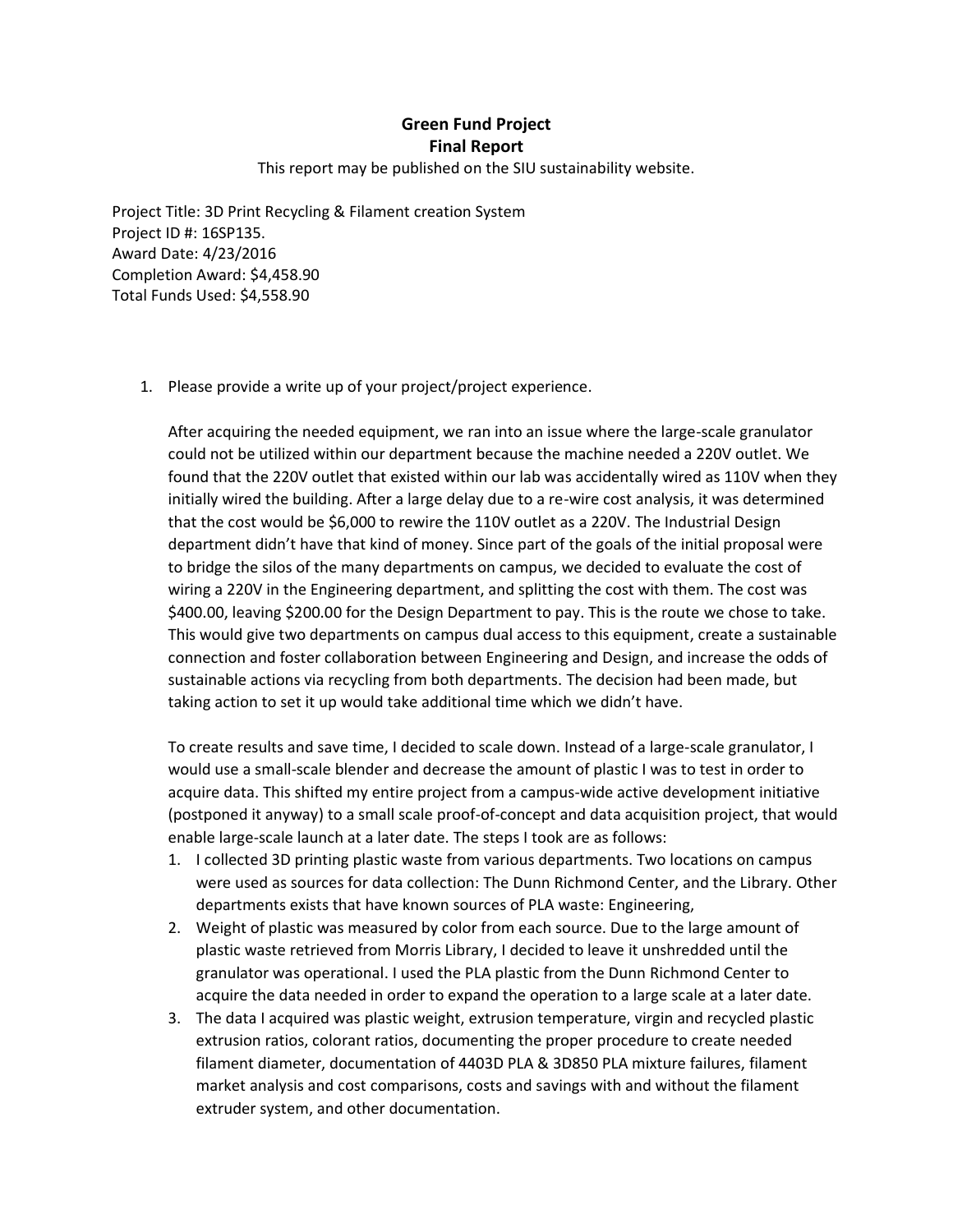- 4. After successfully creating new filament spools out of the recycled plastic, and creating various successful prints, the data and procedures were logged into a directions and procedures manual for future GA's and UGA's to utilize.
- 5. Now that proof of concept has been initiated on a small scale, the data and documentation I acquired during this research project can be implemented indefinitely on a larger scale once the granulator is operational. Any and all 3D printing filament waste on campus can be saved, separated into PLA and ABS waste, and retrieved from future SAM Lab UGA's and GA's as part of their job duties. I will be distributing recycle bins for these departments for this purpose. Once collected, a future UGA will bring them to the granulator where they will be shredded, brought back to the SAM Lab, and recycled into filament. In order to stimulate active recycling among these departments, a percentage of the created filament will be distributed back to them (no more than 15%, as the ratio of the created filament is 70% virgin PLA and 30% recycled PLA.) This means that half of the weight of their own recycled plastic will go back to them, and we will keep half for the services we provide. This ensures that mutual benefits exist and that the act of recycling is an economic benefit for all departments that participate. We hope that these savings can also stimulate decrease costs for printing services, subsequently increasing student demand for 3D-printing services and increasing the output of student innovation on campus.
- 2. Please provide a summary of your results (environmental, social, and/or economic) including quantifiable data as appropriate (ex. # of individuals reached, lbs. diverted from landfill, energy saved, etc.).
	- In all, 10.506 kilograms were gathered from campus during this project and saved from going to the landfill. I collected samples from 2 out of 5 inquired departments that utilize 3D-printing. This amount is the market equivalent of about 10 full spools of filament.
	- 9529 grams of PLA waste were gathered from Morris Library *(White: 2823g | Black 803g |Orange [Red, Orange, and Yellow]: 973g |Green [Blue, Green, and Yellow]: 1547g | Grey: 2141g | Clear: 844g | Purple: 398g)*
	- 977 grams of PLA waste gathered from Dunn Richmond Center (*White: 385g | Black: 444g | Mixed: 148g)*
	- A 30:70 weight ratio of recycled PLA to virgin PLA granules is required during recycling to maintain proper molecular bonds, which preserves its 3D printing capability.
		- $\circ$  If adding colorant to a recycled/virgin mix of the same color, colorant additive percentage is 2.8% of mixed plastic weight.
		- $\circ$  If adding colorant to 100% virgin granules, colorant additive percentage is 4% of weight.
	- 6670.3g of virgin PLA granules required to recycle Morris Library sample at a 30:70 ratio.
		- o Current stock: 2634g
		- o Granules needed after inventory of stock: 4036.3g
		- o Price of virgin 5000g virgin PLA granules from Filabot.com: \$62.10
		- $\circ$  13565g of filament can be created from combining 5000g of virgin PLA granules with The Morris Library Sample *(9529g)* at a 30:70 ratio.